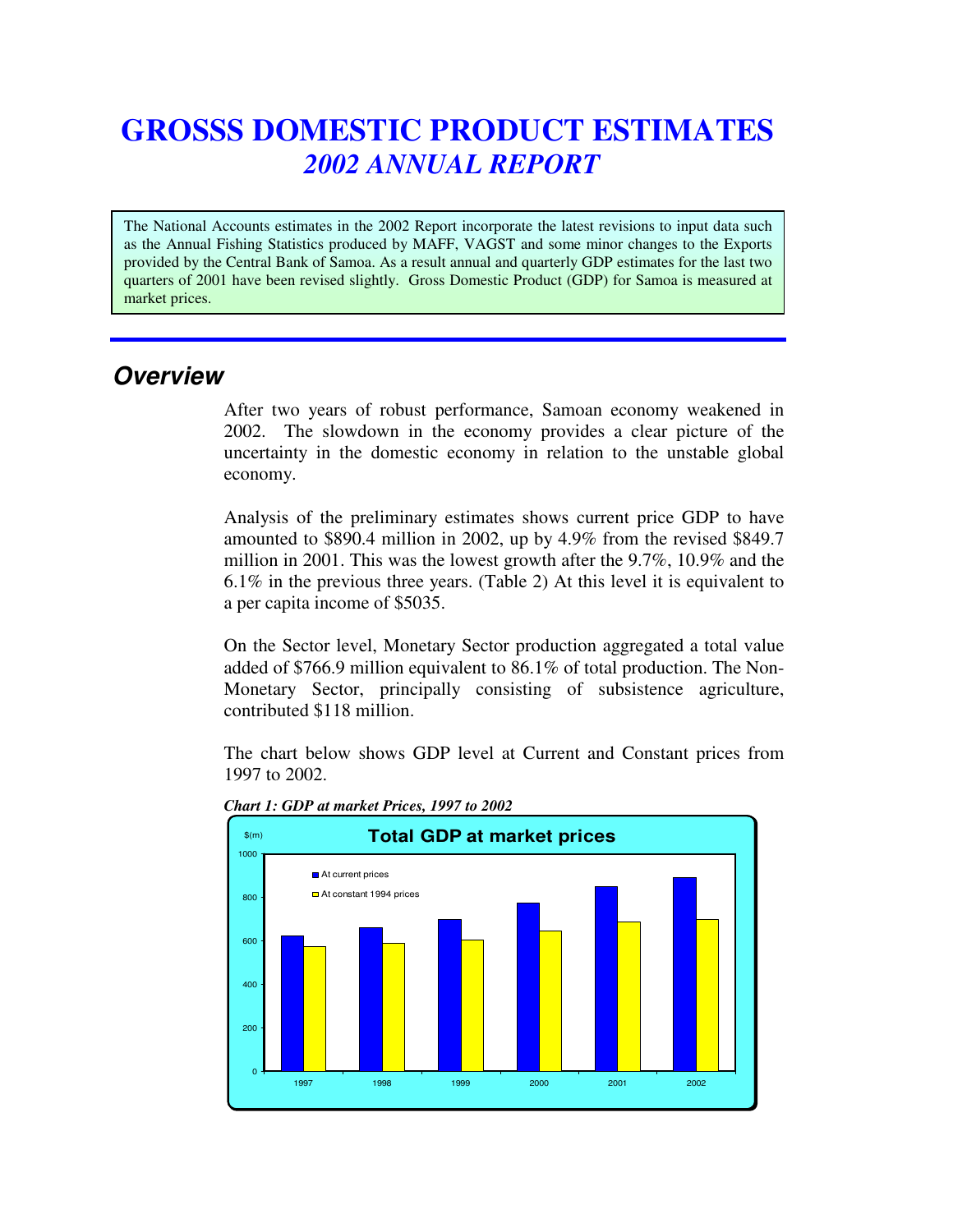| (Million SAT)                    | 1998  | 1999  | <b>2000</b> | <b>2001</b> | 2002  |
|----------------------------------|-------|-------|-------------|-------------|-------|
| At current prices                | 658.7 | 698.9 | 774.8       | 849.7       | 890.4 |
| 1994<br>At<br>constant<br>prices | 589.2 | 604.4 | 646.3       | 686.2       | 698.6 |
| Real annual growth               | 2.4%  | 2.6%  | $6.9\%$     | $6.2\%$     | 1.8%  |

*Table 1: Gross Domestic Product of Samoa 1998 – 2002 at market prices* **Market Prices**

# *Composition of GDP*

The Industry composition at current price for 2002 is shown in Statistical Annex Table 3 and Chart 2.

Chart. 2 clearly outline Samoa's economic structure being dominated by the Services sector accounted for 62% of the economy, whereby Commerce and Transport & Communication were the dominant industries producing around 19.8% and 14.4% of the total value added respectively placing them as the leading "industries" in the Samoan economy.

*Chart 2: The Industry composition for Total GDP 2002*



On the downturn, Secondary sector performed very poor in 2002. Other Manufacturing and Construction being the main contributors to growth in 2001, declined by 1.6 and 1.5 percentage points respectively.

On the other hand Food and Beverage Manufacturing has shown a promising return, with the expansion of the Vailima Breweries company and the continuous growth in the export markets of other coconut products such as coconut cream, copra meal and others. The newly established company, DESSICO promises future prospects in this area given its increase demand from overseas markets. The re-opening of the Coconut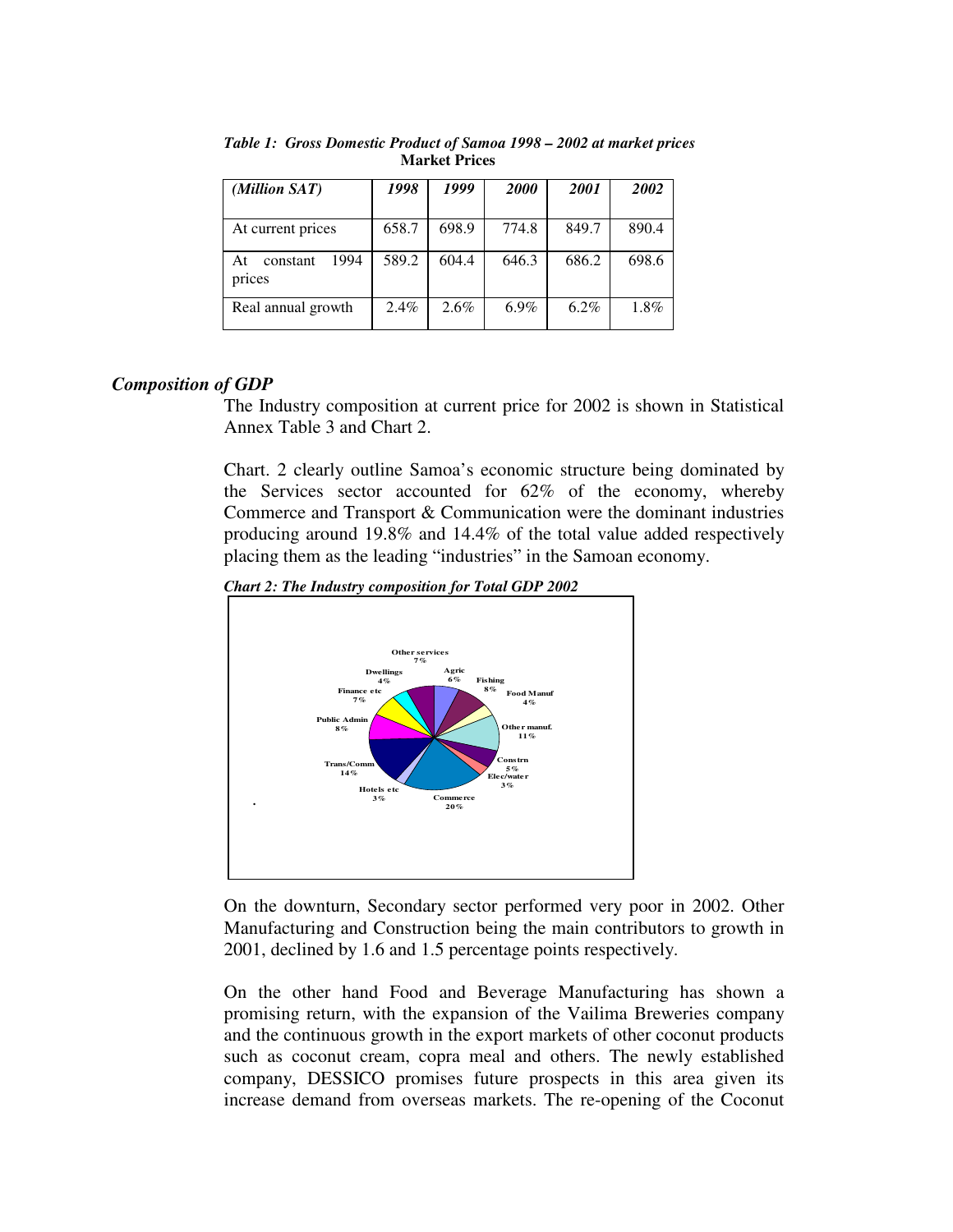oil mill is hoping to stimulate more economic activities in this sector.

The share of Agriculture and Fisheries being the backbone of the Samoan economy in the past years, remained at 14% in 2002. This is of a concern given its importance in the daily life and diet as well as in its cultural context.

Fishing recorded a share of 8%, its lowest since 1998. The loss in the Fishing industry was attributed to a combination of low prices and very low catches, as net effect of changes of weather changes all throughout 2002. This was down by 0.4% when compared to 2001.

#### *Growth in GDP:*

Aggregate GDP in real values was \$698.6 million, an increase of 1.8%. This follows robust performances in the last two years of 6.9% in 2000, and a revised 6.2% in 2001. This represents an average annual rate of real growth of 4.4% over the last four years.

Chart 3 shows a continuous positive growth in the Samoan economy. This is an indicative measure of responsible fiscal and monetary policies Government has put in place to promote sustainable economic growth as a pre-condition for enhanced quality of life.



*Chart 3. GDP growth rates at Current and Constant Prices.*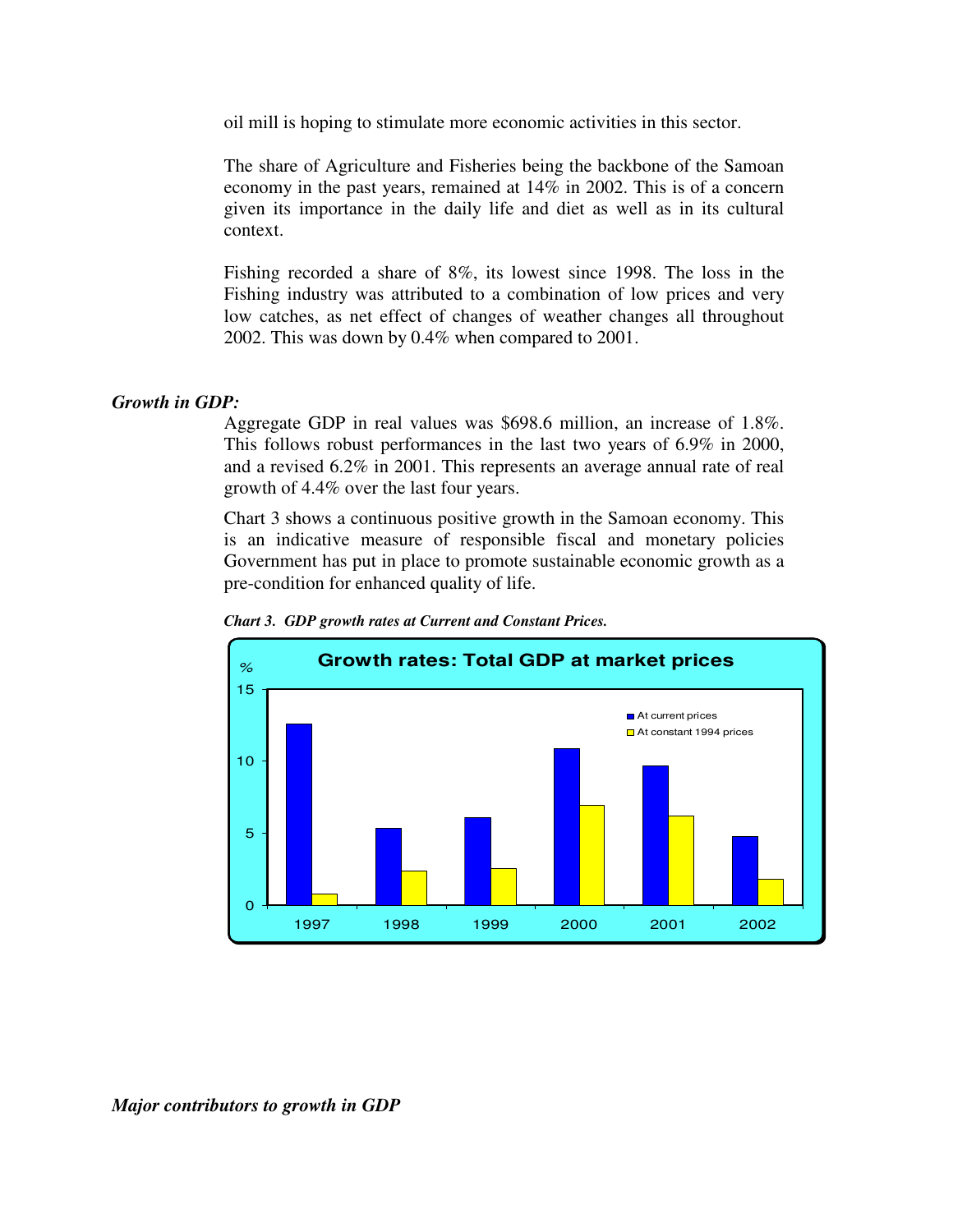Chart 4 below and Table 4 show the extent to which different industries have contributed to growth in real GDP for 2002.



*Charts 4: Percentage contributions to change in real GDP 2001*

Of the 1.8% growth, Commerce was the biggest contributor accounted for 1.6 percentage points. This strong growth in the Commerce Industry was driven by the increase in remittance inflows received during 2002, which reflected in the 9.2% increase in Money Supply in December 2002.

Other industries making significant contributions were Transport and Communications, Finance and Business Services, Public Administration and Electricity and Water contributing 0.9%, 0.7%, 0.7% and 0.6% respectively.

On the downside, Construction and Other Manufacturing being the engine of growth in the past three years registered negative contributions of 1.3% and 1.1% to the economy. Agriculture and Fishing Industry were also down by 9.1% and 4.8% respectively.

#### *Quarterly Performances*

On quarterly performance, the third and fourth quarter were the most productive period in the year 2002 contributing an average of more than 26% of total GDP. However, Chart 5 illustrates the quarter on the corresponding quarter changes over the previous years.

Over the past three years growth was consistently positive on a quarter-onquarter basis. The first quarter in 2002 was noted registering a decline of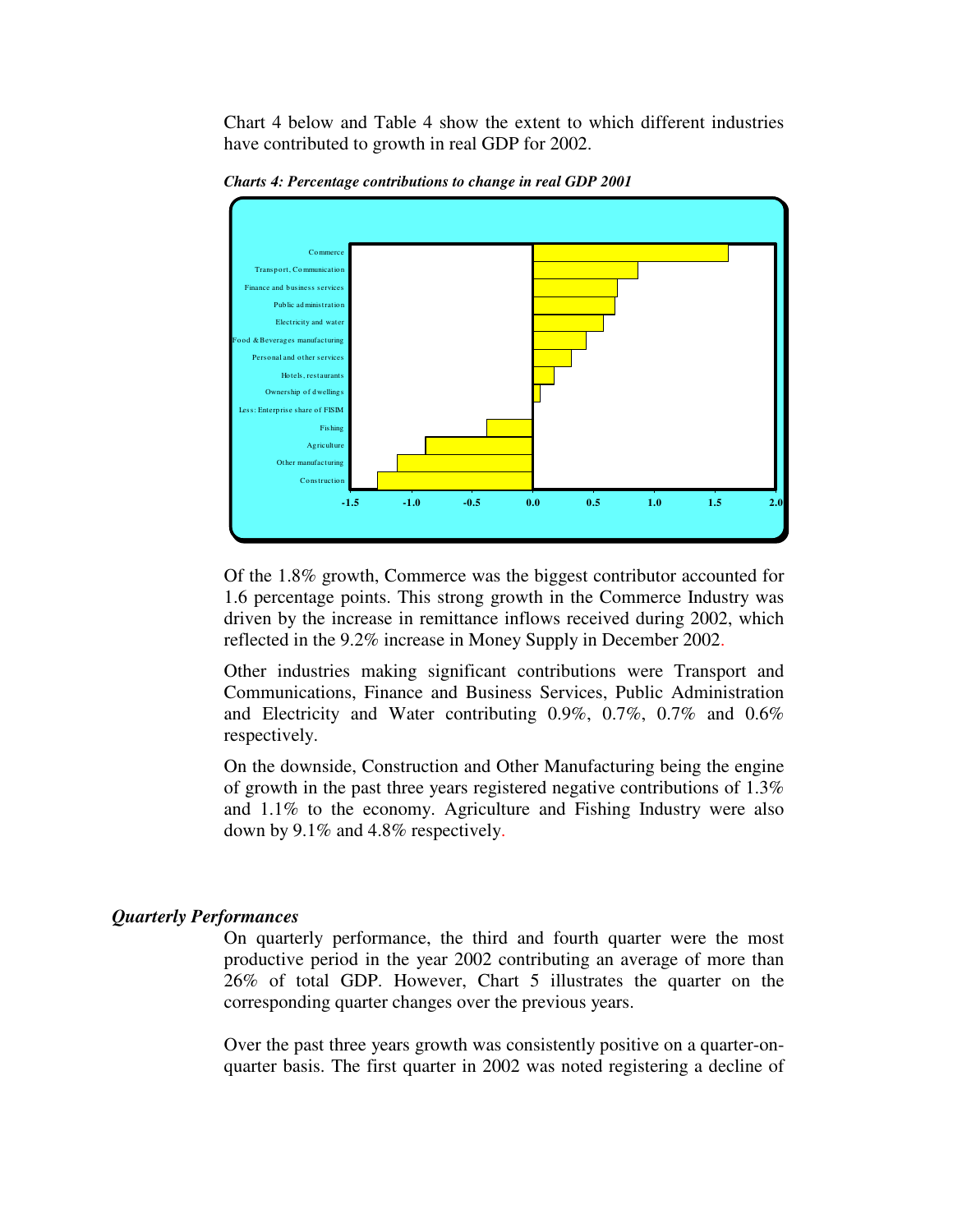$0.1\%$  compared to the corresponding quarter. The following quarters came back with an average growth of 2.4%.



*Chart 5: Percentage change from the same Quarter of last year*

Between the two end points – December 1998 and December 2002 – there was a trend rate of real growth in total GDP of 1.3 percent per quarter, equivalent to an average annual rate of approximately 4.0%. In current prices there has been positive annual quarterly growth rates in the nonmonetary component of the economy. Performance of the individual industry category is discuss in the following sections

#### **Primary Sector:** *Agriculture and Fishing*

Primary Sector in current price in 2002 stood at \$127.1 million, presenting an increase of 4.2% change over the previous year and contributed 0.6% to the nominal growth. The increase in nominal terms was primarily due to price increases in most of the agricultural produce supplied to the market, coincided with the 8.1% increase in the annual inflation rate in 2002. Fishing has showed no significant change in current prices for the period.

#### **Agriculture:**

Agricultural production at current prices in 2002 was \$56.2 million, contributing 6.3% share of the overall GDP estimates. This was equivalent to an increase of 10% when compared to 2001. The increase in nominal terms reflected the increased prices of most of the agricultural produce such as taro, banana, head cabbage, cucumbers and other vegetables supplied to the market. This was mainly due to the high level of productivity in the third and the first quarter registering increases of 23% and 12.6% respectively when compared to 2001. The result was coincided with the 8.1% increase in the annual inflation rate in 2002, with a marked increase of 20% in the local food group index in December 2002.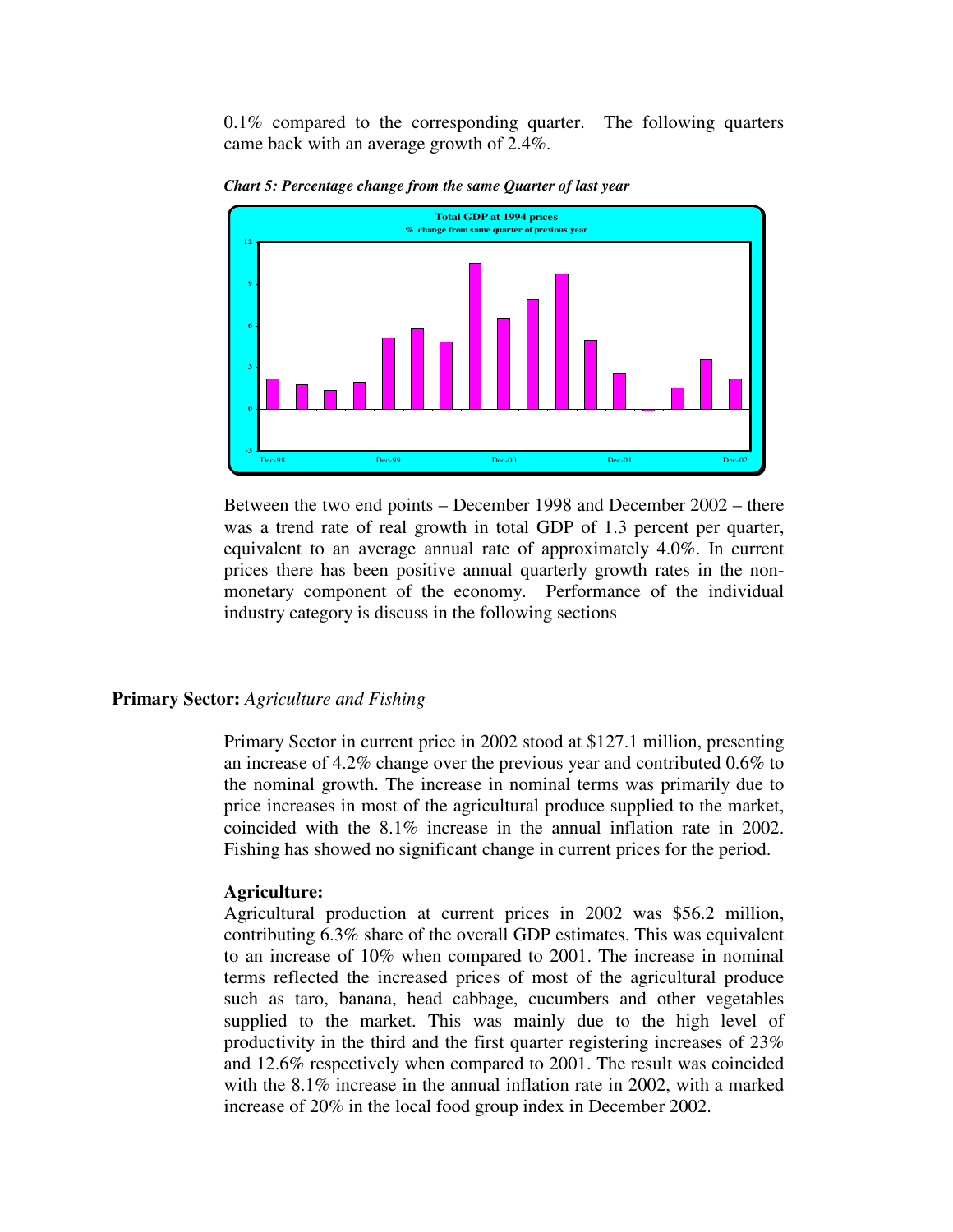

*Chart 6: Agriculture value added, at current and constant prices*

Chart 6 highlights the Agriculture Industry value added at Current and Constant Prices. As can be seen from the chart, value added in constant prices has continuously higher than current prices. This is primarily due to higher prices in the base year as effects of the two cyclones, the taro leaf blight and other pests diseases which affected the Agriculture sector in the early 90's.

At constant 1994 prices, Agriculture stood at \$60.1 million, accounted for 8.6% of total GDP in 2002



*Chart 7: Agriculture: annual growth rates*

Chart 7 shows annual growth rates from previous year for agricultural production. At the level of \$60.1 million, Agriculture registered a real decline of 9.1%. What also signifies in the chart is the continuation of negative contribution of the industry's share in terms of real output, which led to the –0.9 percentage point to the overall growth in the GDP. The continued decline in the Industry production was again shown by a decline in quantity supply of fresh produce supplied to Fugalei market in 2002, down by 10%.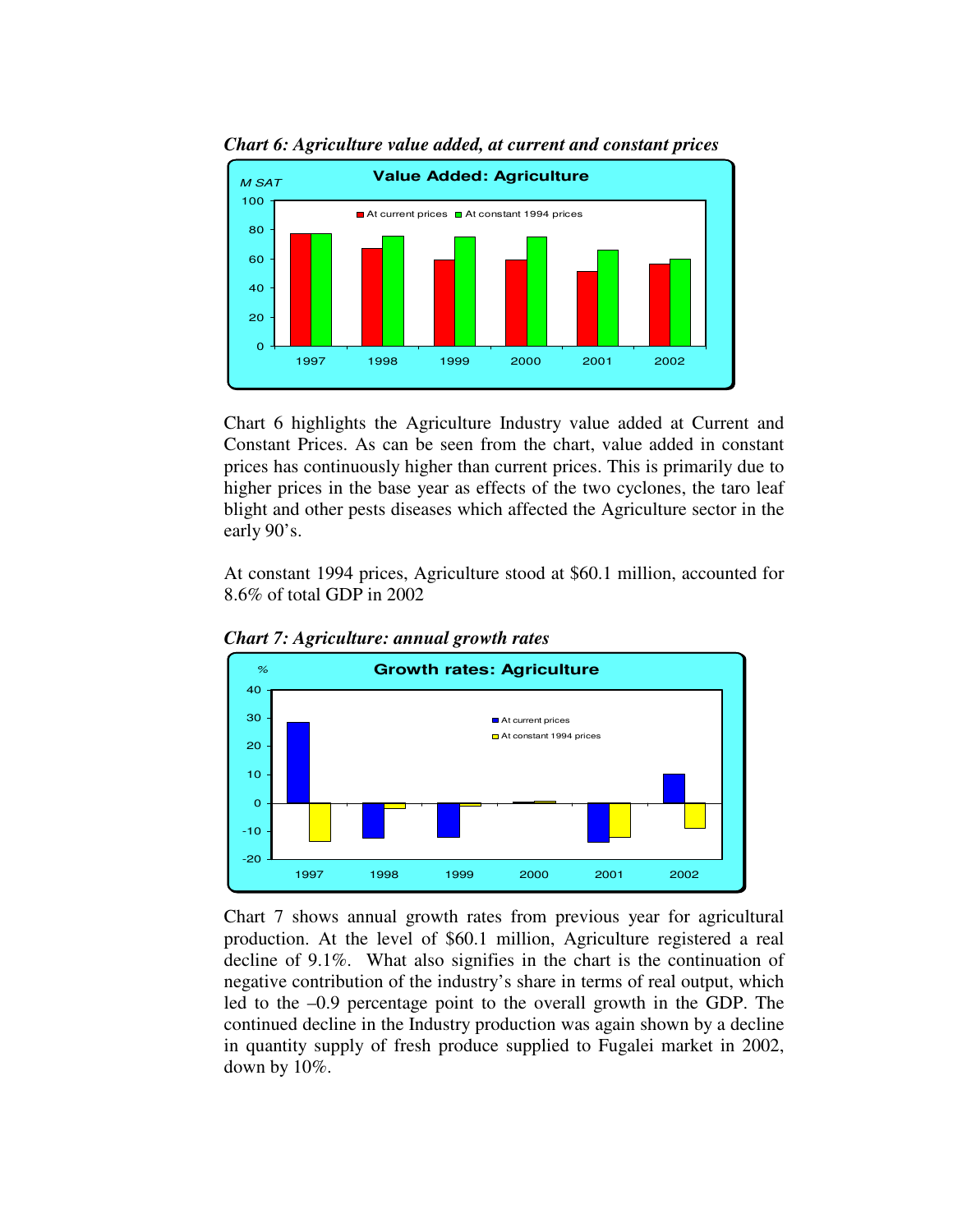Associated with the downfall in the domestic market, world prices for export of other agricultural products like copra, and the closing down of markets for kava, hindered the level of production.

On the quarterly basis, the overall change of –9.1 over 2001 was strongly influenced by the second and third quarters of 2002 accounted for –12.1 and –11.8 percentage respectively.

All these shocks faced by the industry shattered Government's effort in reviving the sector in the past years. Nevertheless, the re opening of the local coconut mill together with the increase demand in the exports of coconut products (dessicated coconut) is prominent in boosting the industry performance in the near future.

# **Fishing:**

The Fishing industry in 2002 has experienced a slowdown after a remarkable performance in the past two years. In spite of this downfall, fishing remained the fifth largest industry in the ranking. Total value added for fishing at current prices in 2002 was \$70.9 million accounting for 8.0% share of total GDP. The outturn was evident of the obstacles such as the weather changes and the drop in market prices in overseas markets. Value added in nominal terms remained static at the same level as was in 2001, as barred by Chart 8.





In constant 1994 prices, fishing industry value added was \$50.57million accounted for 7.2 percent of the total GDP. This was equivalent to a decline of 4.8%, after a huge increase of 7% in 2001. The industry performance was due to a combination of very low prices in the markets and a decline in the catch. This was complemented by a decline in fish export value, dropped by 20 percent.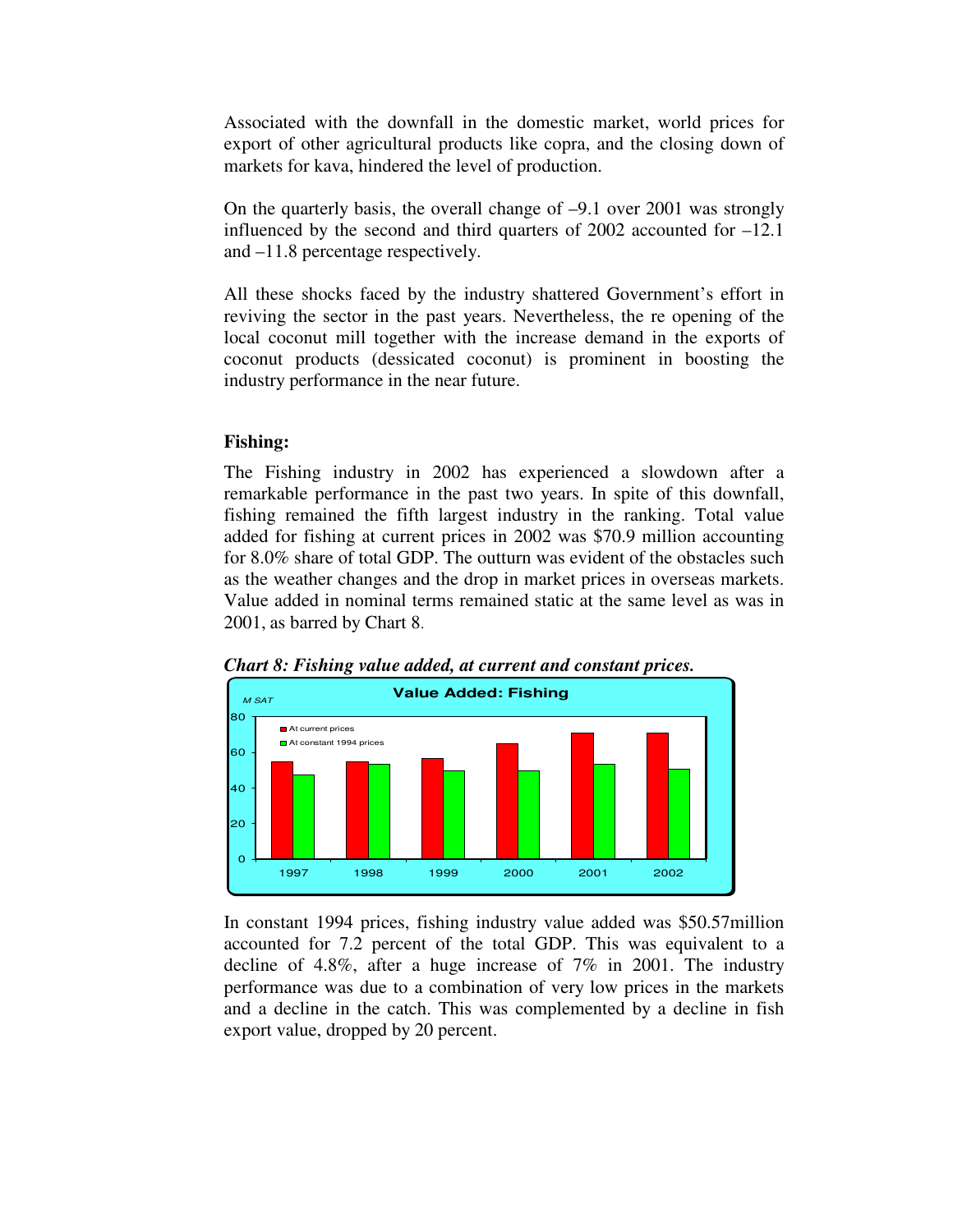

**Chart 9: Fishing: annual growth rates.**

Shown in the Chart 9 is the industry performance being very volatile, and being easily influenced by external shocks such as changes in weather pattern and also by market forces.

#### **Secondary Sector:** *Manufacturing, Construction and Electricity & Water*

#### *Introduction:*

The overall performance by the Secondary Sector weakened in 2002. The poor performance by the sector was attributed to the performance of the two leading industries in 2001 being overturned to register a decline of 6.2%. Furthermore, the big fall has more than to offset the improved performance by the Food and Beverage and Electricity and Water industries. Food and Beverages Manufacturing and Electricity and Water performed considerably well improving by 13.5% and 19.4% compared to 2001.

#### *Manufacturing: Food and Beverage*

Food and Beverage Manufacturing in 2002 contributed \$31.4 million to nominal GDP, an increase of 19.3% over last year and contributed 0.6 percentage point to the 4.8% overall growth in current prices. Despite of its smaller size in the Samoan economy (3.5%), the industry performance in 2002, reveals its significant role in boosting the economic performance.



*Chart 10: Food and Beverage manufacturing, at current and constant prices*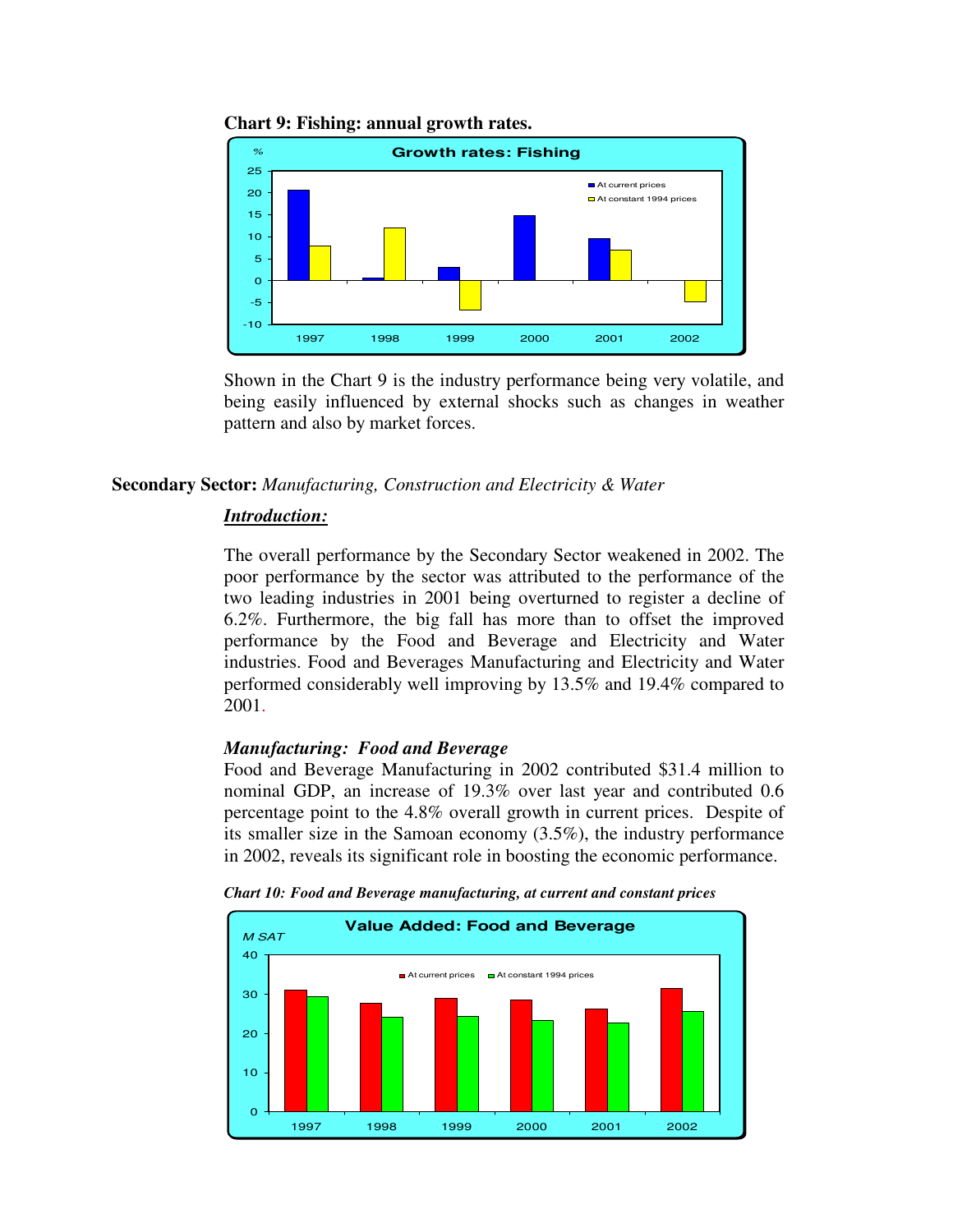Chart 10 illustrates the total value added of Food and Beverage manufacturing in nominal and real terms from 1997 to 2002. As can be seen in the Chart 10 total value added in 2002 was the highest ever since the beginning of the series.

Clearly shown in the Chart 10, the industry is seeing to be recovering from death in the past 5 years. This is encouraging in view of the industry's role in assisting the Agriculture, through transforming agricultural produce into secondary products, in line with the diversification of exports that the Government is promoting, to promote exports and to revitalise agriculture industry.



*Chart 11: Food and Beverage Manufacturing : annual growth rates*

In constant 1994 prices, Food and Beverage Manufacturing produced a total value added of \$25.6 million, a real growth of 13.5% after decline of 4.1% and 3.3% in 2000 and 2001 respectively. The marked increase of 13.5% for the period, was a result of a remarkable performance by the Breweries company which exports increased by 33.7% in 2002. What is also promising, is the robust performance of the new established company Dessico, producing dessicated coconut that complement the continuous production of other coconut products such as the coconut cream, coconut oil and nonu juices.



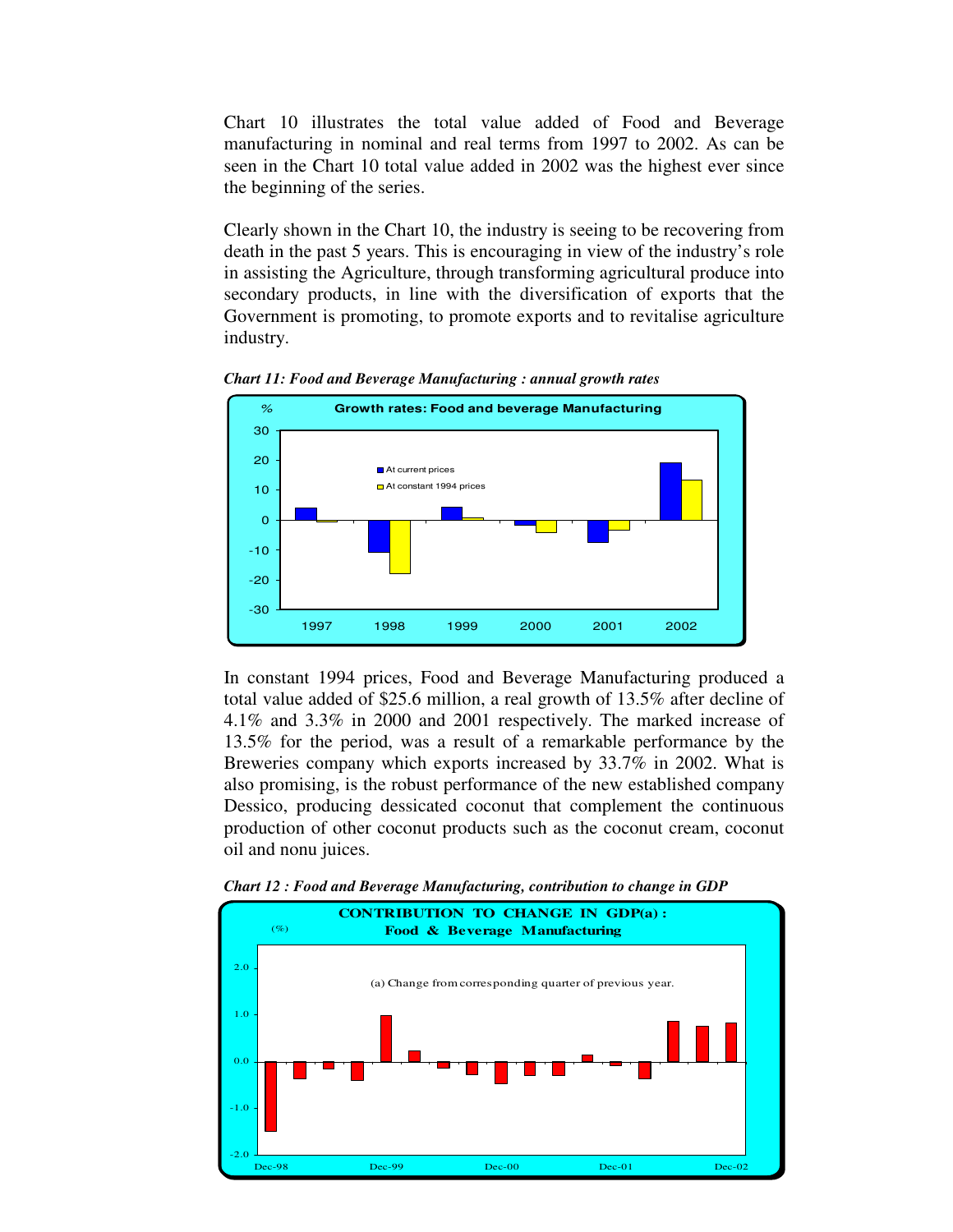As shown in the Chart 12 much of the growth for the year was concentrated in the last three quarters of 2002. This reinstate the significant role Coconut oil mill has played in the development of this industry, given its re-opening in the last half of 2002

# *Other Manufacturing* (*Manufacturing of goods other than food and beverages*)

Other Manufacturing in the 2002 has had a contrasting performance compared to 2001. This was expected in view of the uncertainty in the global economy influencing the major markets, dominant industries in this sector, Yazaki Samoa and the Pacific Cashmere are supplying.

In current prices, Other manufacturing produced a total value of goods amounted to \$100.2 million. Of this level, the industry's shares of the overall GDP reduces from a 13% in 2001 to 11.3% in 2002. In spite of that, the industry remained as the third largest industry in the economy.



*Chart 13: Other Manufacturing, at current and constant prices*

Other manufacturing in constant 1994 prices estimated a value added of \$70.2 million, a decline of 9.8%, after two consecutive years of robust performance registering increases of 12% and 17.5% in 2000 and 2001 respectively. This is illustrated in Chart 14.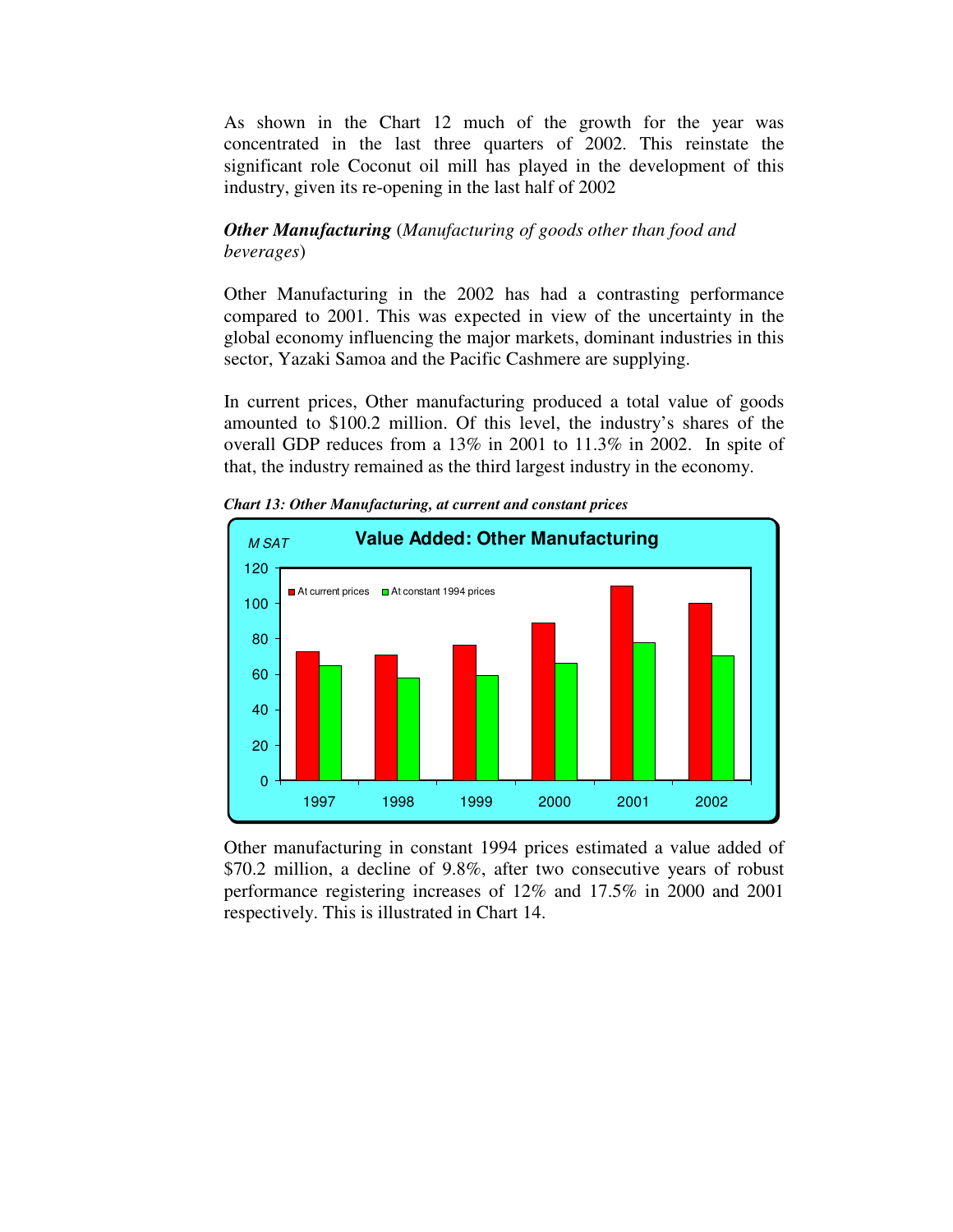

**Chart 14: Other Manufacturing, annual growth rates**

The downturn in the industry was dragged by the poor performance of the two overseas based companies namely Yazaki and Pacific Cashmere whose exports declined by 7% and 19% respectively in the year. This highlights the dependency of the industry on the performance of the overseas markets, mainly the Motor Vehicle Industry in Australia and US markets for warm clothes produced by the Pacific Cashmere. In addition to that, performance of other manufacturing companies such as producers of building materials was down by 21.9%.

Chart 15 shows the performance of the industry, on a quarterly basis. As indicates, the industry registers negative contributions all throughout the four quarters in 2002 after a successful performance in the past 10 consecutive quarters.



**Chart 15: Other Manufacturing, contribution to change in GDP**

#### *Construction:*

Construction in the year 2002 amounted to \$48.7 million, a decline of 18.3% when compared to 2001. The outturn has put pressure on the secondary sector performance contributing negatively (4.9%) to the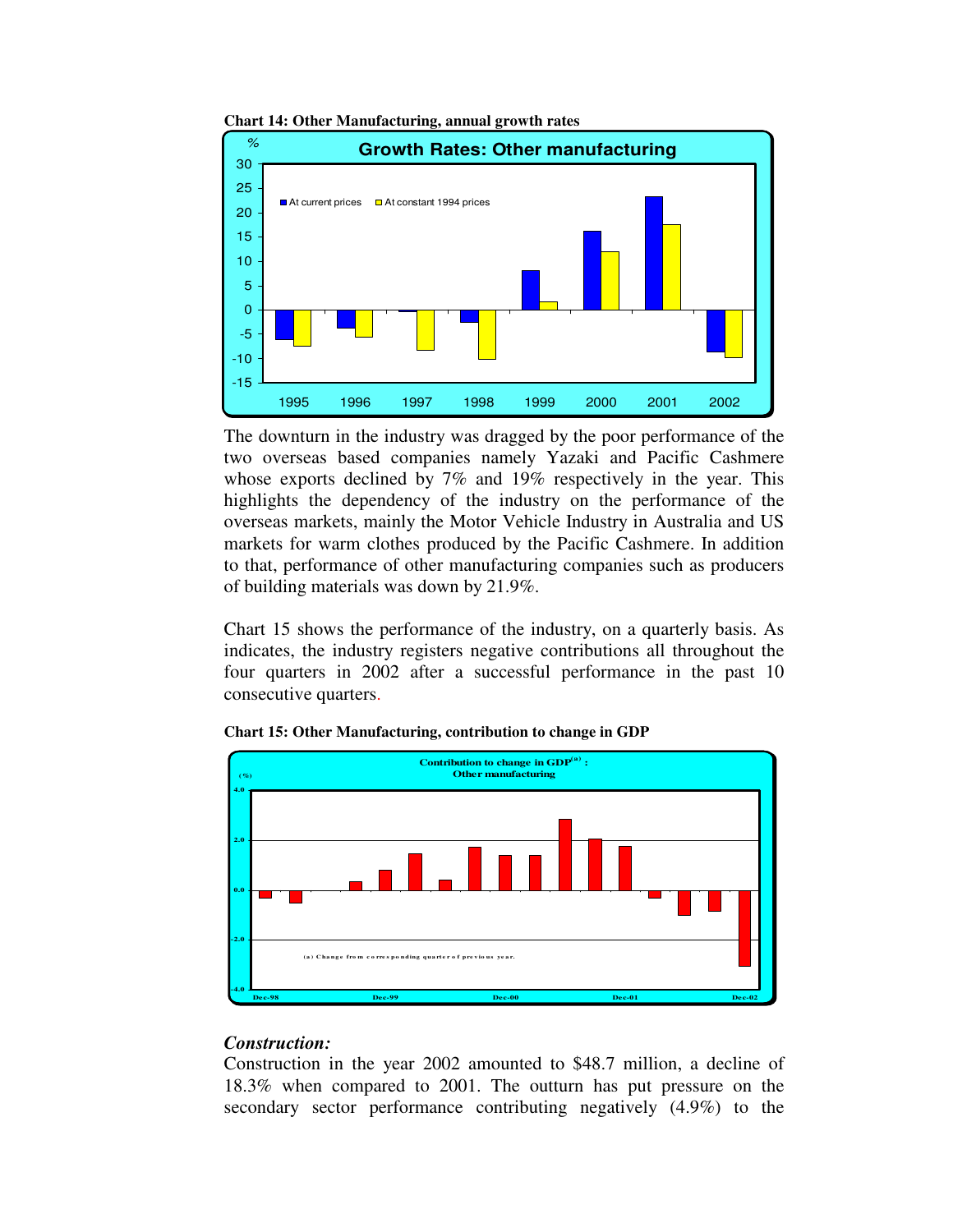overall decline of 1.6 percent in the sector. Consequently, the industry share of total GDP falls from 7.0 % in 2001, to 5.5% of total GDP in 2002.



*Chart 16: Construction value added at current and constant prices*

In constant 1994 prices, the Construction value added was \$40.4 million, decline by 17.9% compared to 2001. The downfall in the industry was expected given the nature of the industry being influenced by level of Government spending on development projects. Results is therefore in line with the completion of some of the major Public Sector investment projects such as the Infrastructure Asset Management Project, Rural Water Supply, Tank Farm, Education Infrastructural Project and many other small projects. Private Sector with investments like Mormon Church buildings, Australian and New Zealand High Commissions main offices and the SPREP Headquarter at Vailima also supplemented the growth in the past years.



*Chart 17: Construction value added, annual growth rates*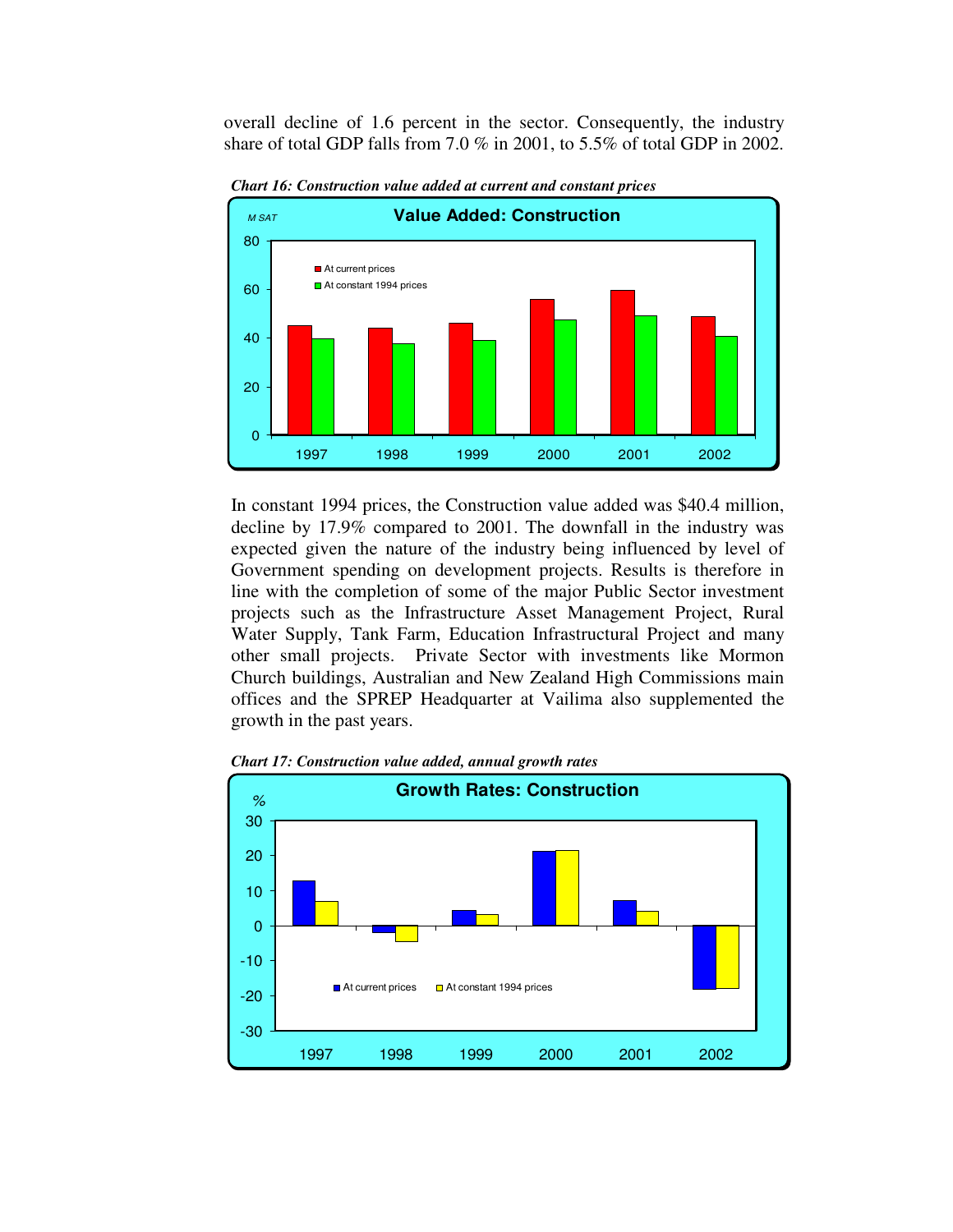Chart 17, summaries the trend of annual growth rates of construction industry from 1997 up to 2002. A big downturn in 2002, is in line with the decline in the production of local construction materials down by 17.2%.

In terms of quarterly estimates, the last two quarters of the 2001 together with the four quarters in 2002 continue to contribute negatively to the real growth with quarterly average of 1.1 percentage points. The contrasting picture shown in the chart reflects the significance of Government's role in leading developments to stimulate economic activities.



*Chart 18: Construction: contribution to real growth in quarterly GDP*

# **Electricity and Water:**

The Electricity and Water Industry consists entirely of two public bodies, the Water Authority and the Electric Power Corporation.

Electricity and Water aggregated a total value added of \$27.1 million in 2002. This was a 6.3% higher than the level in 2001. Despite of the increase in value added level compared to the previous years, the industry maintained its position as the second smallest industry in holding a 3% share of the economy



*Chart 19: Electricity and Water, value added at current and constant prices*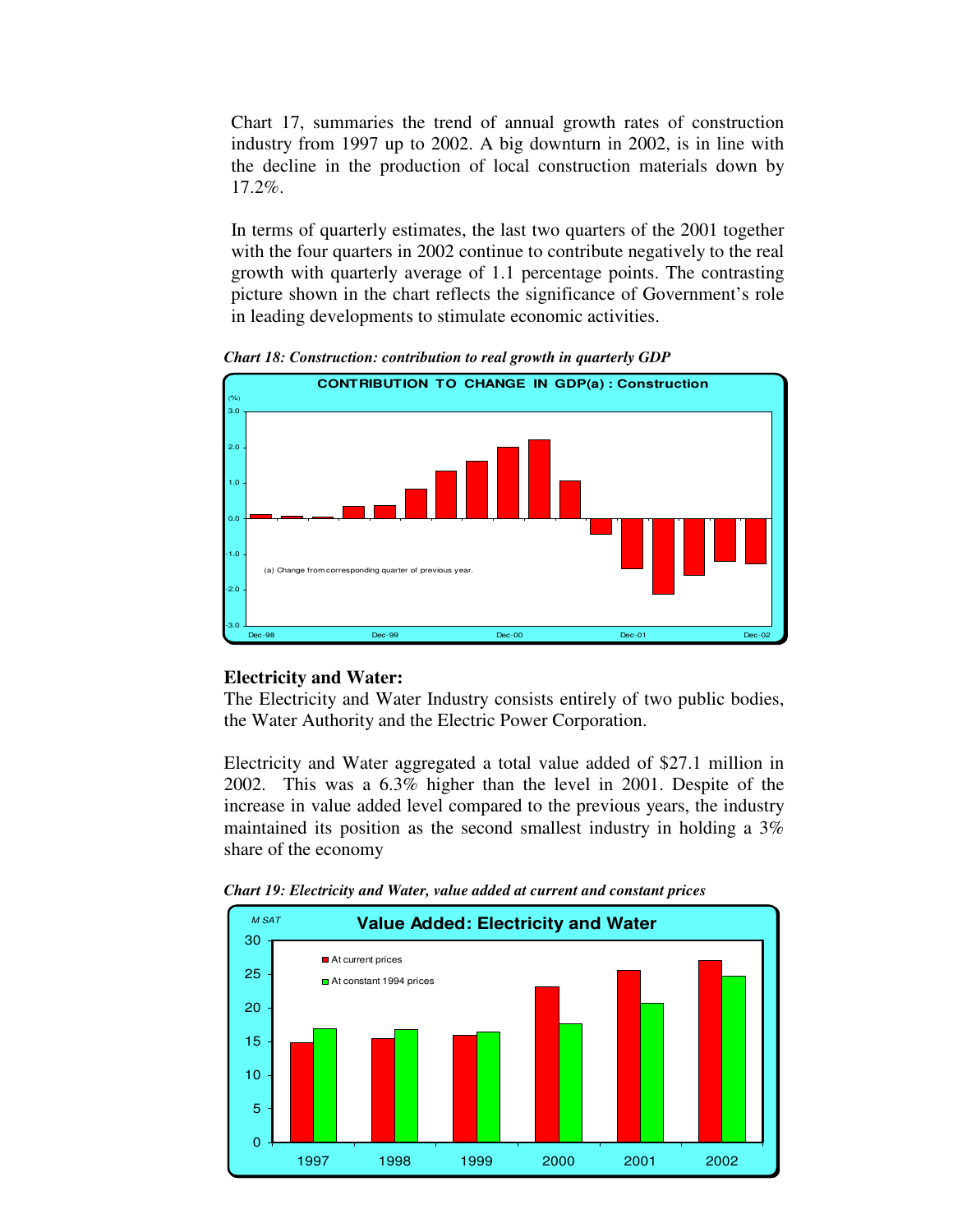Chart 19 represents the total value added for nominal and real GDP from 1997 to 2002.

In constant 1994 prices, this industry's production level was at \$24.7 million, constitute of 3.5% of the real GDP for 2002. As a result, Electricity and Water contributed a 0.6 percentage points, the highest ever since the start of the estimates in 1995. The improved performance by the Industry is indicative of the positive impact of Institutional Strengthening projects undergoing by the two Public Bodies, and the high demand being met through the implementation of the Rural Water Supply and Rural Electrification projects.

**Tertiary Sector:** *Transport & Communication, Commerce, Finance & Business Services, Personal Services and Hotels and Restaurants*

> Structural changes have been occurred in the Samoan economy in the past 10 years, and Services sector now constituted of more than 60% share of the total GDP has increased from 48% in the early nineties to dominate the activities. Between 1998 and 2002, the Tertiary Sector value added grew by 47% in nominal terms and 17% at constant prices.

#### **Commerce:**

Commerce continued to play a dominant role in the Samoan economy, with a value added of \$176.5 million in 2002 constituted of 19.8% of total GDP and one-fifth of all monetary activity. The prominence of the industry was a result of continuous refinements to the tariff rates, the proliferation of small store as part of assistance provided through SBEC to promote small businesses and strengthen village economy. Certainly, wholesaling and retailing activities were widely spread throughout Samoa



**Chart 20: Commerce : annual value added**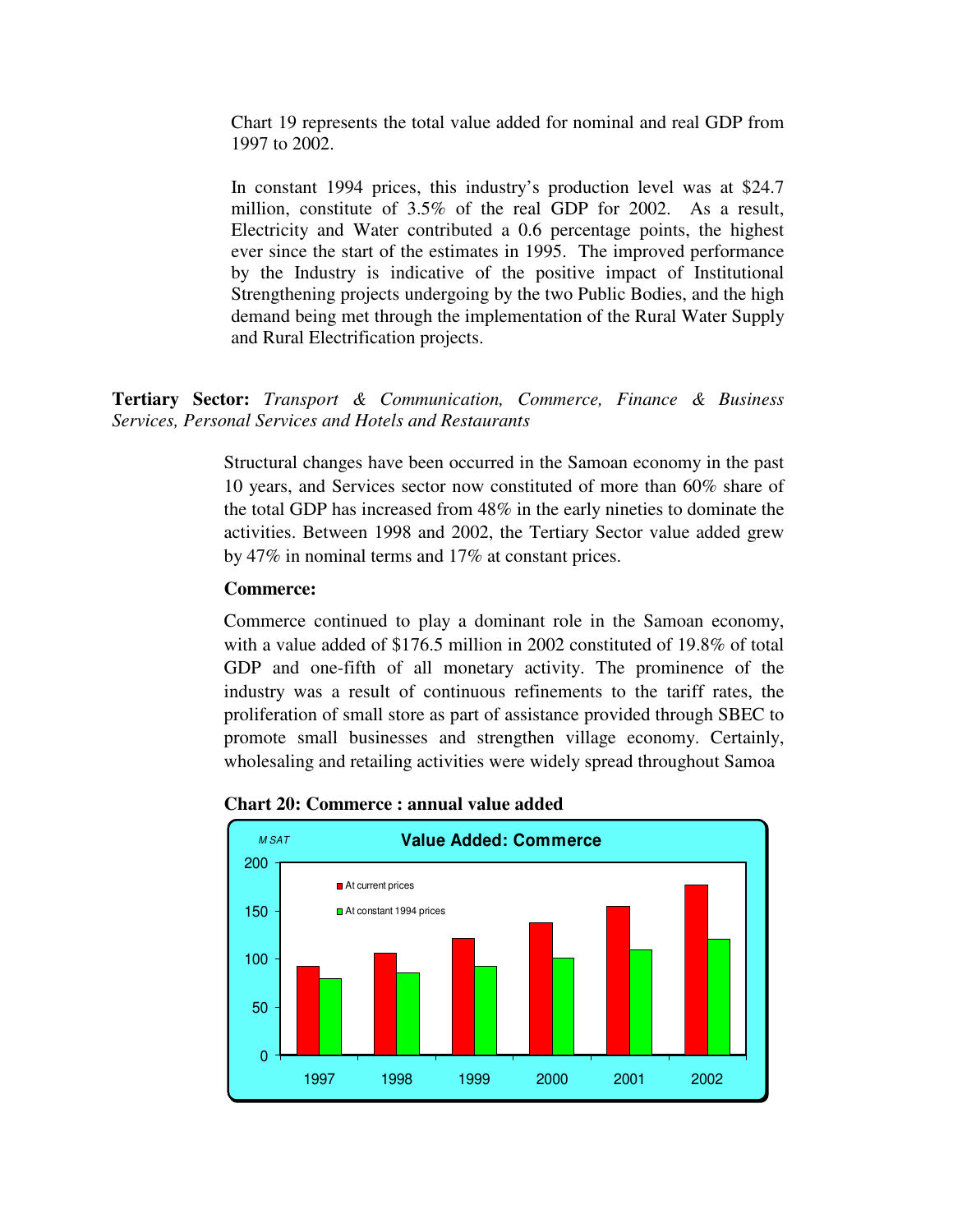Commerce playing a dominant role in the economy, registered a real growth of 10.1% when compared to 2001, and contributed 1.6% to the overall growth.



**Chart 21: Commerce : Annual growth rates**

On a quarterly basis, it has been increasing in real terms at 2.2 per cent per quarter since December 1998 compared with the total GDP growth of 1.3% per quarter.

As can be seen from Chart 22, there was sustained growth through the series. The result of 2002 was associated with refinements to tariff rates and an increase of 17% in the inflow of private remittance received for the year 2002. This trend is in line with the upward trend of the money supply (M2) recording and increase of 9.2% in December.



**Chart 22: Commerce : quarterly value added at constant prices & growth rates**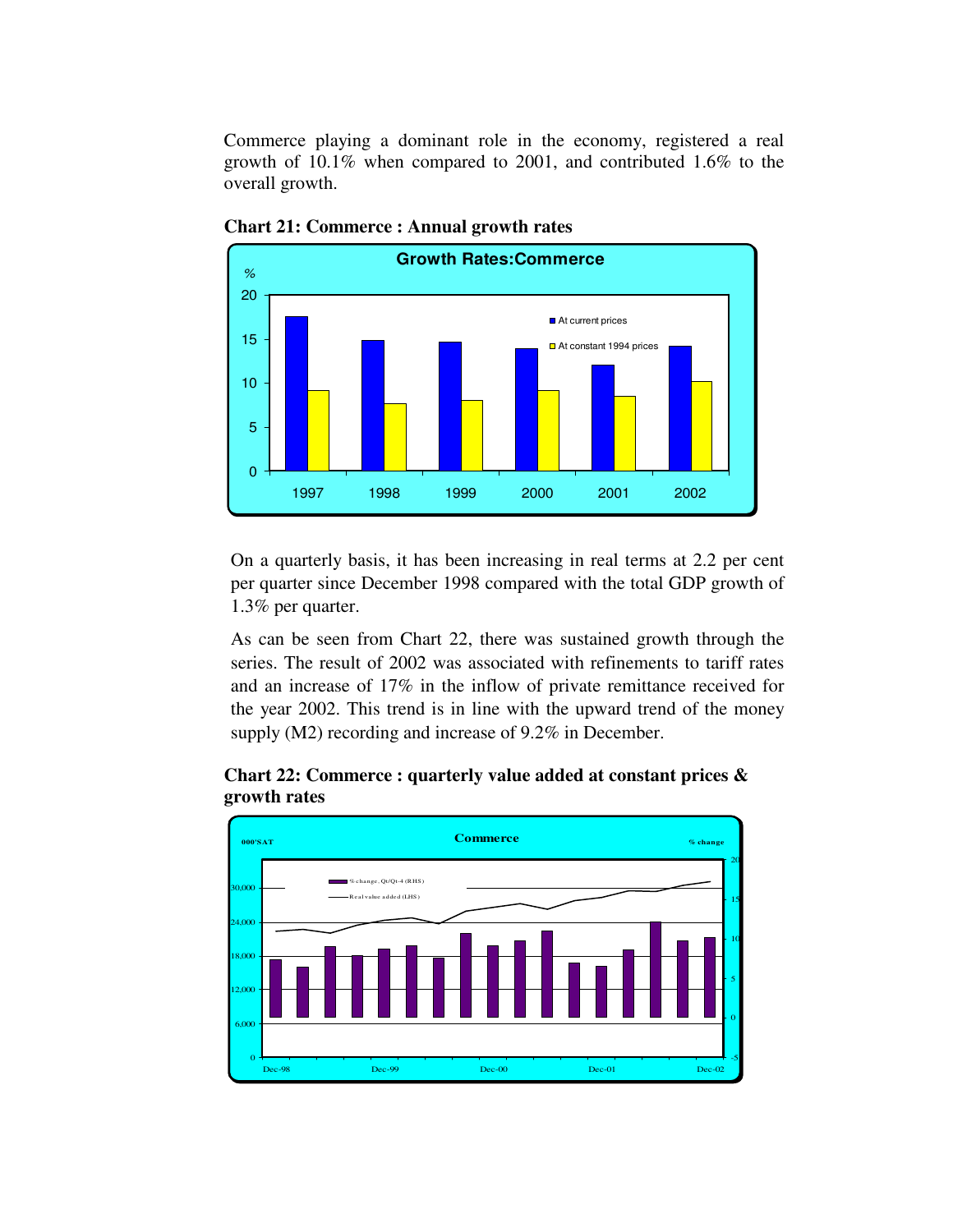# **Transport and Communication**

Transport and Communication has continued to provide support in the development of almost every sector of the economy, in providing the latest efficient medium for communication and the transportation of goods and travel for the public. The increasing demand of these services from different sectors of the economy together with the Government's commitment in providing infrastructure, strengthened the industry to constitute 14.4% of the total GDP, and ranked second behind Commerce in 2002 from being fourth in 1994.

In 2002 the industry recorded a total value added of \$128.2 million.



**Chart 23: Transport and Communication: annual value added**

In 1994 prices, Transport and Communications produced a total value added of \$93.9 million. At this level it represents a real increase of 6.8%. This follows very strong growth rates of 12.2% and 10.9% in 2001 and 2000 respectively, and contributed a 0.9 percentage points to the overall growth.



#### **Chart 24: Transport and Communication: annual growth rate**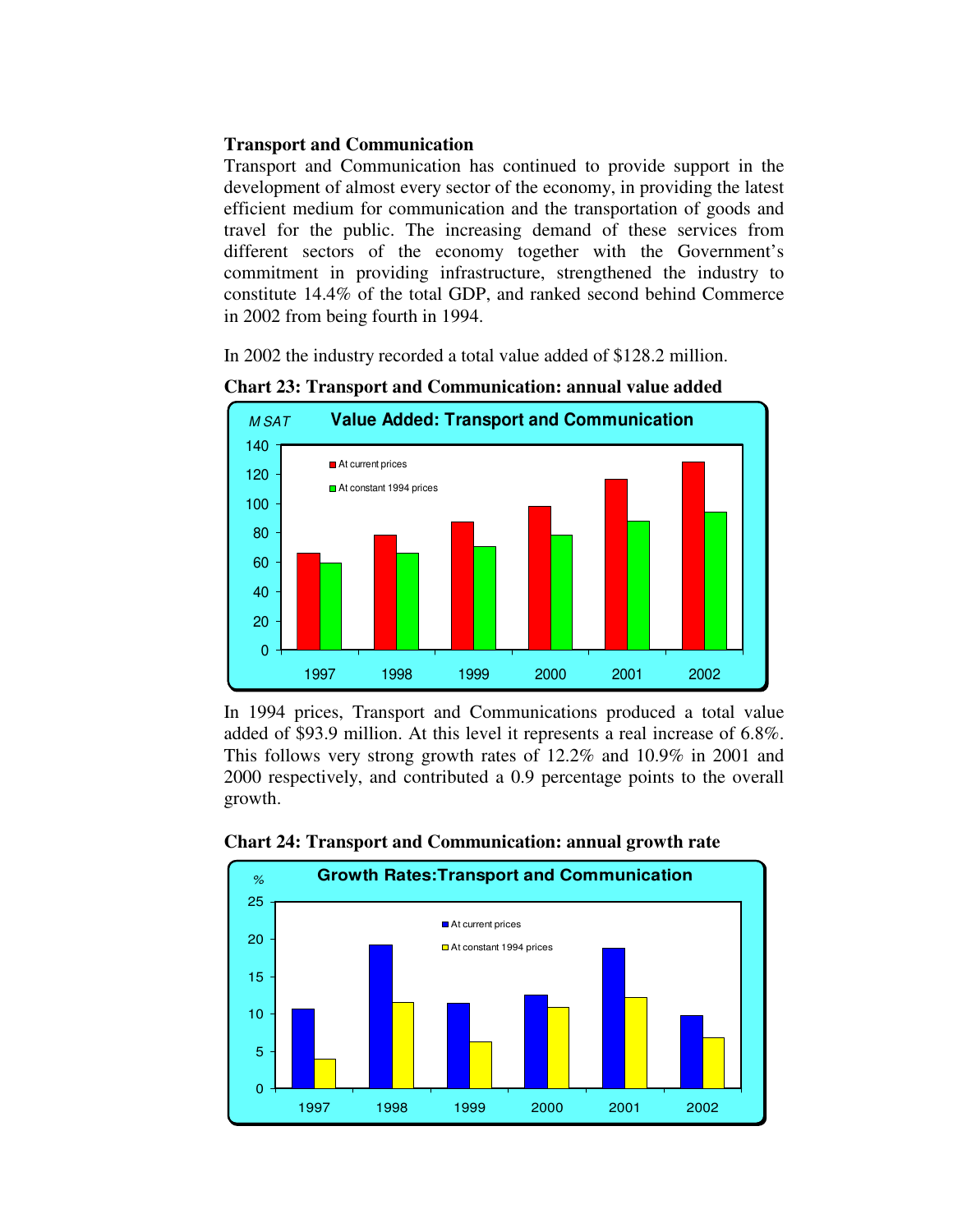Certainly, Communication was the main force behind the growth of this industry. This moderate growth was attributed to the Government's commitment in providing firm infrastructure like the Fibre Optic Project, which complemented the utilization of modern telecommunication medium such as cellular phone and the Internet.

Further was the continuous effort in developing the road network, which resulted in an efficient transport system of buses and taxis. Shipping services also improved through the development of wharf of both the inter-island and the international ports at Apia. This great success offset the poor performance by the airline industry as an impact of the September 11 Terrorist Attack which affected the global economy, and airline industry in particular.



**Chart 25: Transport and Communication: growth rates**

Shown in the Chart 25, the industry growth has been static early in the year after a robust performance started in second half of 2000, until it tale off in the third and the fourth quarter of 2001. The slowdown in the industry performance reflected the aftermath of the September 11 Terrorist attack which hit the global economy and impacted on the Airlines performance worldwide including the Polynesian Airline. The industry again showed moderate growth in the last three quarters of the year. In 1994 prices, the industry contributed a 0.9 percentage points to the overall growth.

# **Hotels and Restaurants**

In 2002, Hotels and Restaurants value added in current prices was \$18.1 million. This represented only 2.6 percent of total GDP, Chart 26. Despite of its relatively small size, Hotels and Restaurants has been one of the consistent growing industry in the economy recording an average annual growth of 8.4% in the past three years. The industry is viewed with keen interest because of its particular importance in generating job opportunities and its role in the revitalisation of the village economy.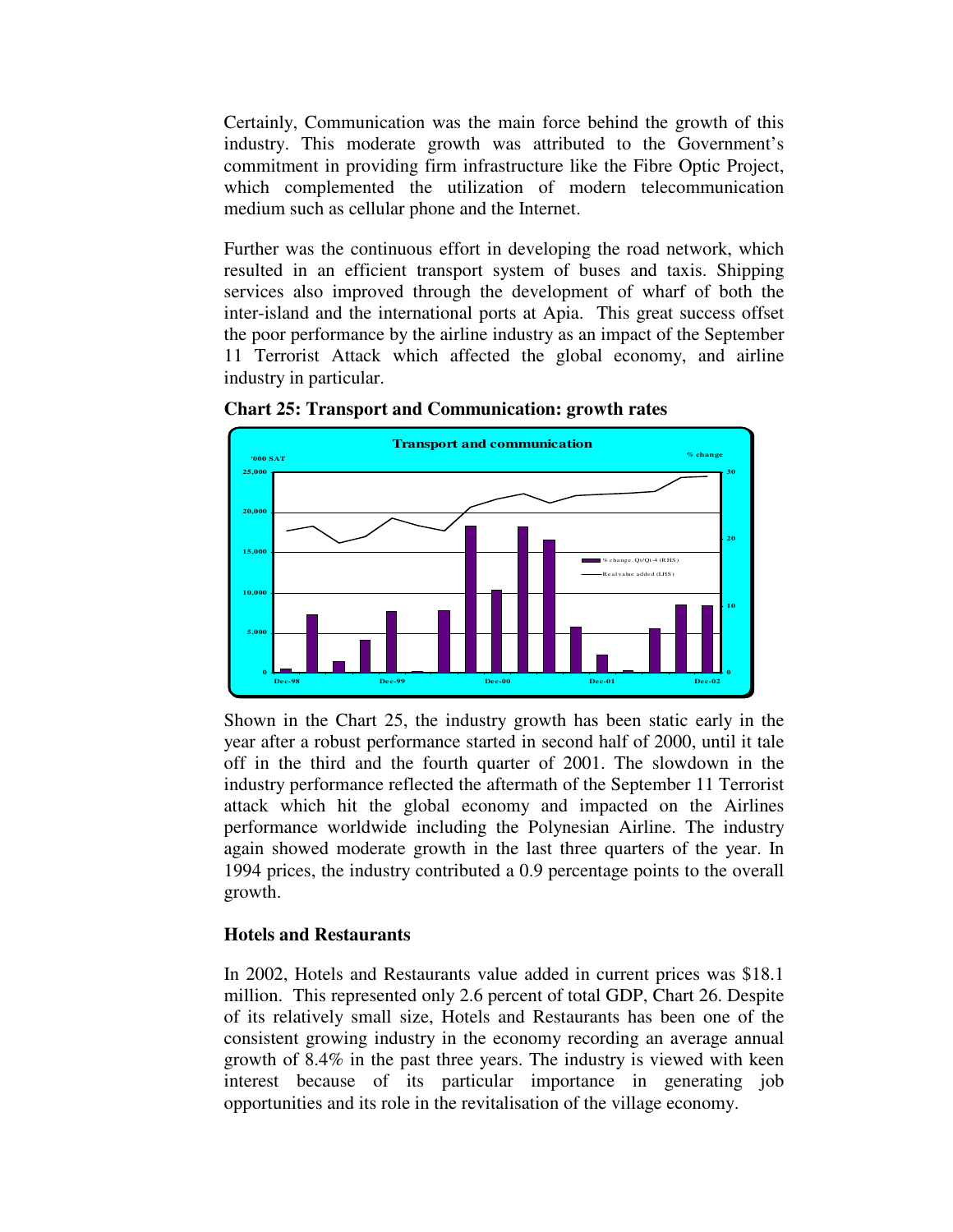In constant 1994 prices, Hotels and Restaurants was estimated at \$16.5 million equivalent to the share of 2.4% of overall GDP.



*Chart 26: Hotels and Restaurants: annual value added*

Apparently from Chart 26, the "industry" has been increasing steadily in nominal terms. This continuous growth in the industry has been notably promising in view of the unstable world economy and its implications on the Tourism Sector in particular.

During 2002, the industry recorded a real growth of 8.1%, down from a revised strong growth of 10.9% in 2001. The growth in the industry was widespread through the industry. Tourism activities was boosted and in line with the increase in the number of tourist arrivals by 5.1% when compared to 2001.

Equally important, proliferation of restaurants and bars all around the country assisted the growth. The good performance by the industry is an indicative measure of the government's effort to promote tourism by upgrading infrastructure, improving marketing strategies and building up the capacity of human resources in the industry.

However, due the relative small size of this industry it contributed only 0.2 percentage points to real growth in 2002.

#### **Finance and Business:**

Growth in the **Finance and Business** services has been widespread through industry, with marked increases in Banking and Insurance. Its share of total GDP in nominal terms has increased from 6.8% in 1998 to 7.5% in 2002. During the year, the industry registered a value added of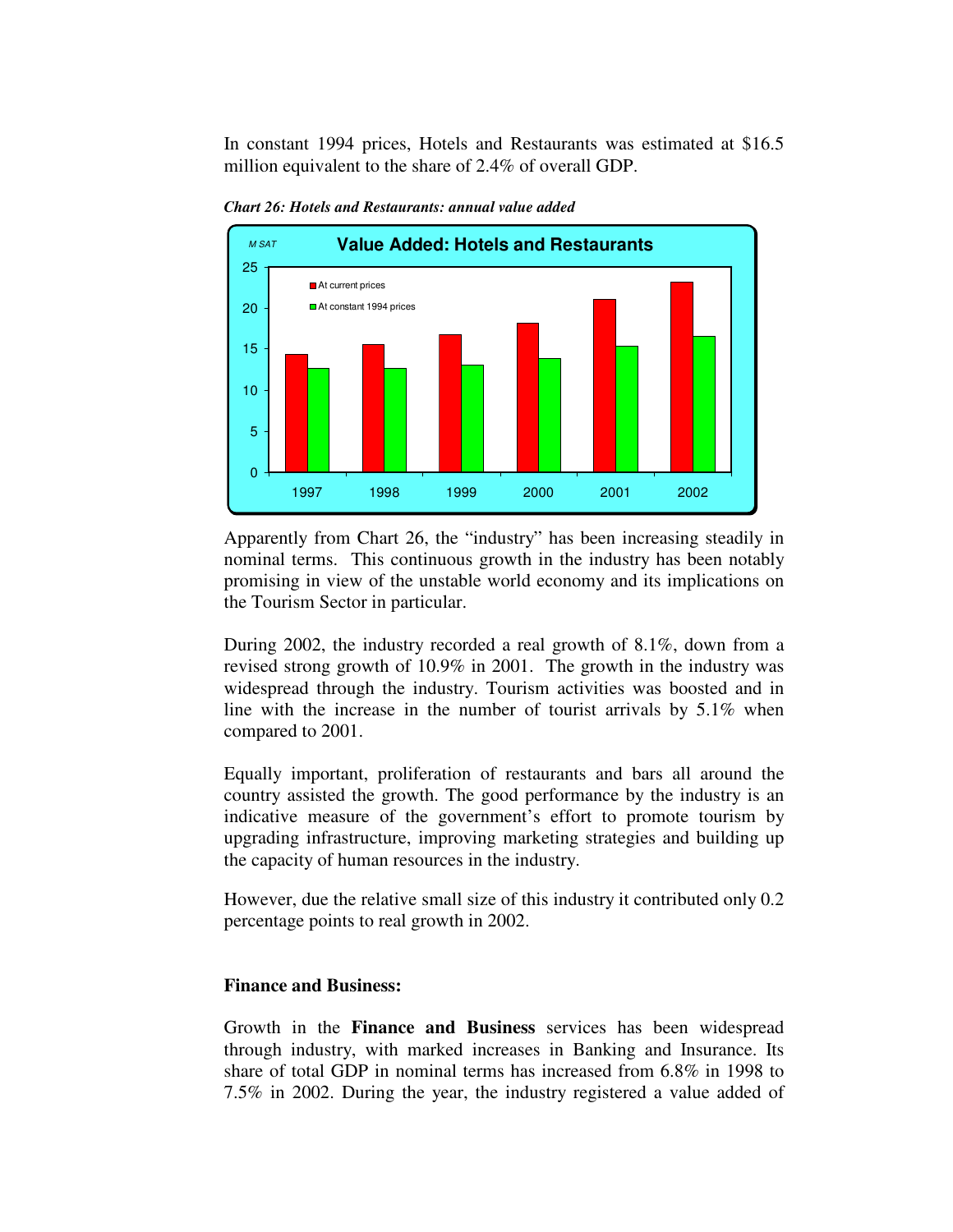\$66.7 million, an increase of 10.4% when compared to the \$59.3 million in 2001.



**Chart 27**: *Finance and Business Services: annual value added*

In constant 1994 prices, Finance and Business Services generated a total value added at \$50.9 million. This represents a real increase of 10.4% over 2001. The results reflected positive impacts of good monetary policies imposed to monitor the Financial Sector Liberalisation reform that was implemented in 1998.



**Chart 28: Finance and Business Services : Contribution to real growth in real GDP**

As can be seen from the Chart 28, Finance and Business performed very well during the last two quarters of 2001 and continued on throughout 2002 registering and average quarterly contribution of 0.7% to the overall GDP. It is envisaged that the industry will continue to grow with the commencement of another Bank in 2003.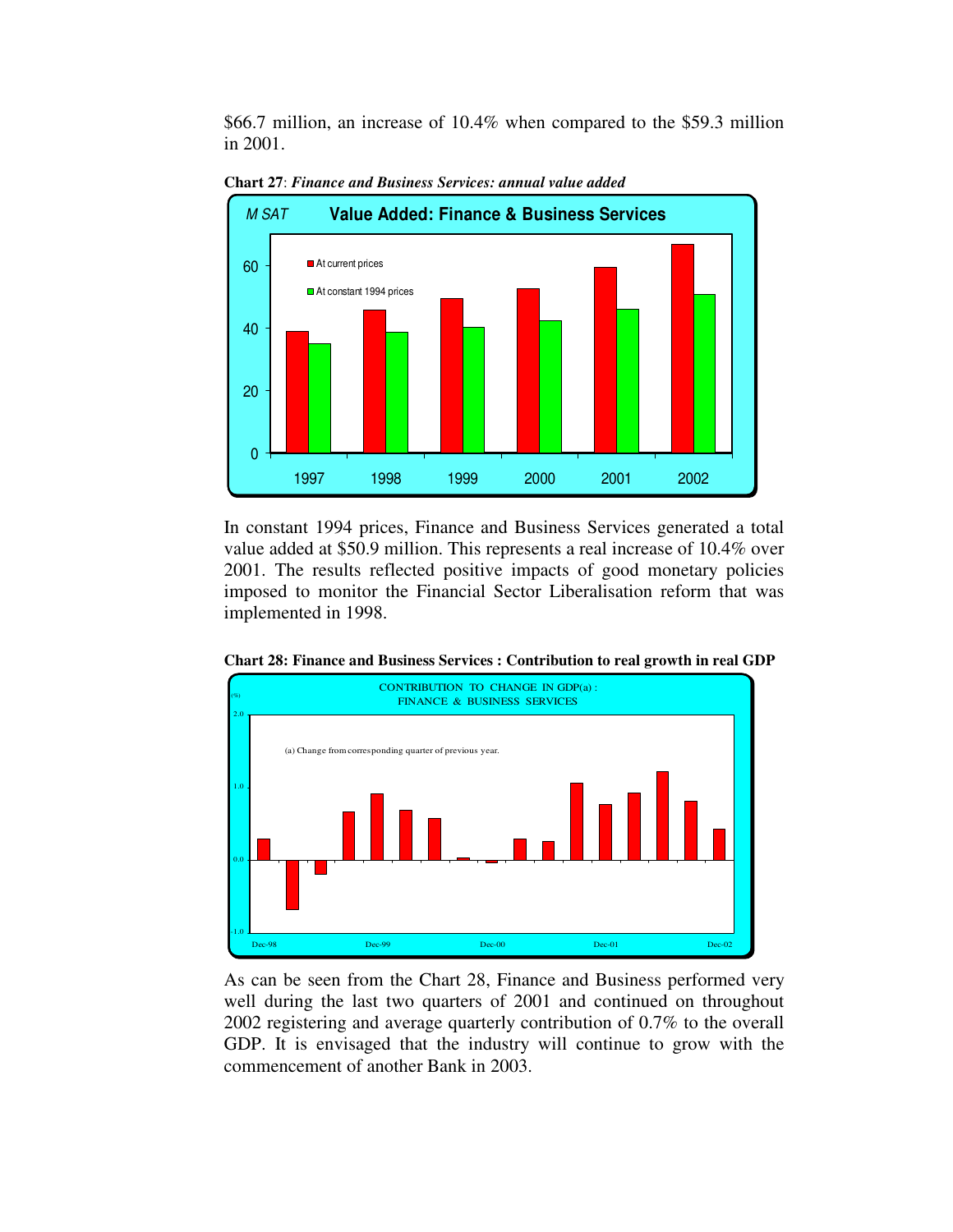#### **Personal Services:**

This industry covers a wide variety of activities ranging from education to hair dressers. In 2002 Personal Services was estimated to have contributed \$62.3 million in current prices, 7.0 percent of total GDP, Chart 29. It was the  $7<sup>th</sup>$  largest industry in the economy in 2002.

*Chart 29: Personal Services: annual value added*



Between 1998 and 2002, the industry grew in nominal terms by 27 percent. The growing importance in monetary terms of these types of services is a further indication of the increasingly developed structure of the Samoan economy.





In real terms, Personal Services was a bit volatile between 1998 and 2002 with an annual average increases of 4.8 percent. The industry seemed to slow down recording a 4.5% growth, down from 6.2% and 7.2% in 2000 and 2001 respectively. This was expected, in view of the industry's nature being influenced by the overall performance of the economy, and the level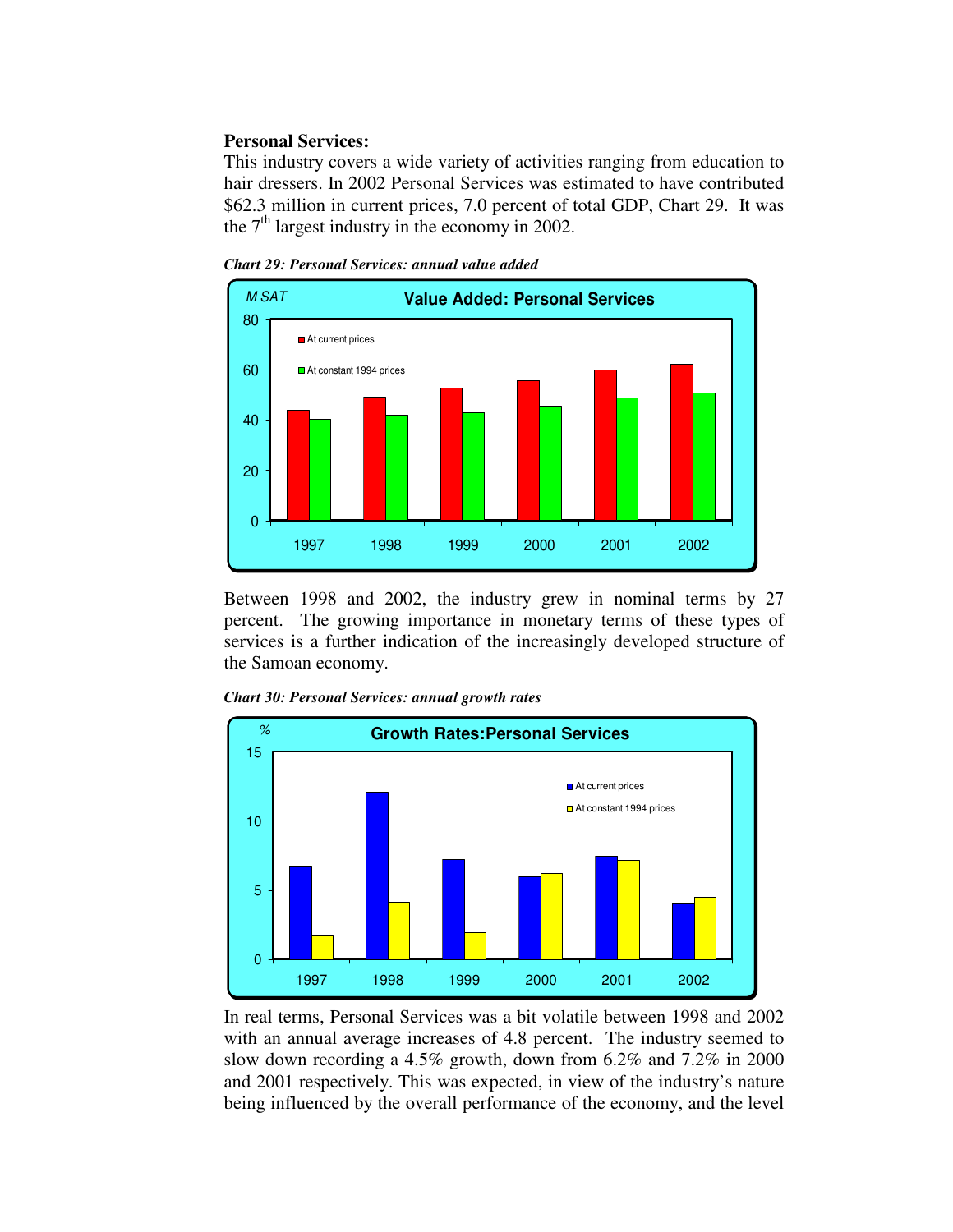of household income received during the period.

Personal Services has been growing at a quarterly rate that is equivalent to the overall GDP trend rate of 0.7 percent. This industry has performed well also contributing 0.3 percentage points to growth for the year.

# **Public Administration:**

In 2002, Public Administration total value added was amounted to \$71.8 million accounted for 8.1% of total GDP. Of this level, Government became the fourth largest industry in the Samoan economy in 2002. This is equivalent to \$75.2 million at constant 1994 prices, Chart 31.



*Chart 31: Public Administration: annual value added*

Public administration has been growing at a trend growth rate of 1.4% from December 1998 to end December 2002, higher than the overall trend growth of 1.3 percent for the same period. In 2002, it grew in real terms by 6.6% over 2001. Due to the size of this industry, recent major increase in value added by Public Administration has had a notable impact on GDP growth. In 2002 it contributed 0.7 percentage point to real GDP growth... Growth rates can be seen in Chart 32.

*Chart 32: Public Administration: annual growth rates*